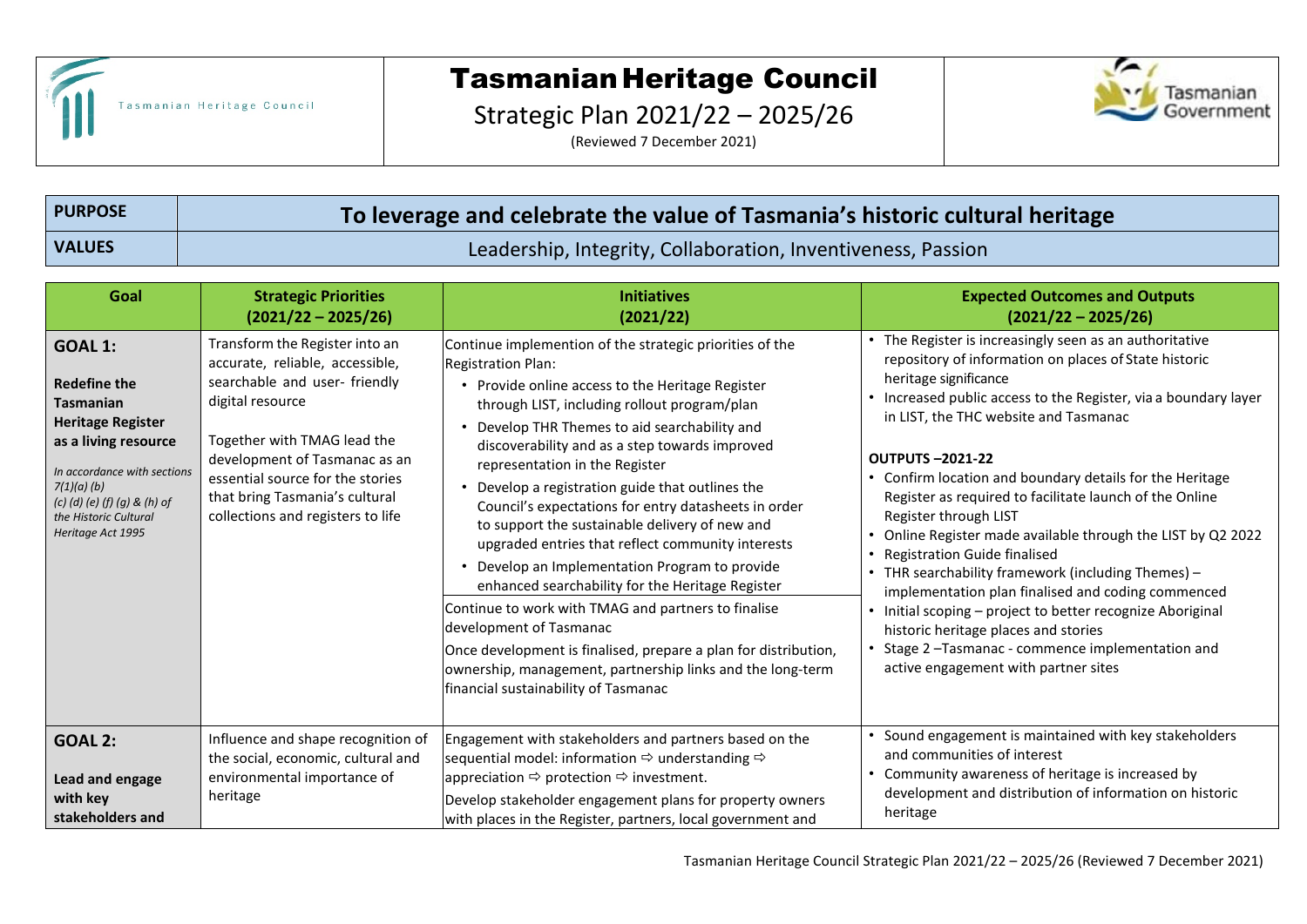| Goal                                                                                                                                                                 | <b>Strategic Priorities</b><br>$(2021/22 - 2025/26)$                                                                                                                             | <b>Initiatives</b><br>(2021/22)                                                                                                                                                                                                                                                                                                                                                                                                                                                                                                                                                                                                                                                                                                                                                                                                                                                                 | <b>Expected Outcomes and Outputs</b><br>$(2021/22 - 2025/26)$                                                                                                                                                                                                                                                                                                                                                                                                                                                                                                                                                                                                                                                                                                                                                                                                                                                                                                                                                                                                                                                                                                                                                                                                                                                        |
|----------------------------------------------------------------------------------------------------------------------------------------------------------------------|----------------------------------------------------------------------------------------------------------------------------------------------------------------------------------|-------------------------------------------------------------------------------------------------------------------------------------------------------------------------------------------------------------------------------------------------------------------------------------------------------------------------------------------------------------------------------------------------------------------------------------------------------------------------------------------------------------------------------------------------------------------------------------------------------------------------------------------------------------------------------------------------------------------------------------------------------------------------------------------------------------------------------------------------------------------------------------------------|----------------------------------------------------------------------------------------------------------------------------------------------------------------------------------------------------------------------------------------------------------------------------------------------------------------------------------------------------------------------------------------------------------------------------------------------------------------------------------------------------------------------------------------------------------------------------------------------------------------------------------------------------------------------------------------------------------------------------------------------------------------------------------------------------------------------------------------------------------------------------------------------------------------------------------------------------------------------------------------------------------------------------------------------------------------------------------------------------------------------------------------------------------------------------------------------------------------------------------------------------------------------------------------------------------------------|
| partners to shape<br>positive<br>outcomes<br>In accordance with sections<br>7(1)(a)(b)<br>$(c)$ (d) $(e)$ (f) & (g) of the<br>Historic Cultural Heritage Act<br>1995 | Lead and engage stakeholders<br>and partners to generate<br>sympathetic and sustainable<br>development outcomes<br>Encourage public and private sector<br>investment in heritage | professional and sector organisations that:<br>• Increase positive engagement with property owners,<br>stakeholders and partners<br>• Increase collaboration with local government to help<br>build capacity in managing local historic heritage<br>• Harness the visitor economy and social lifestyle<br>investment in heritage places<br>• Celebrate excellence in heritage management and<br>presentation through expanded promotion and<br>recognition<br>Support training providers to develop and deliver heritage-<br>based training programs that increase heritage skill capability<br>and capacity in the building and construction industries<br>Pursue collaborations to enable the THC to evolve The Voice:<br>Reimagine Tasmanian Heritage to include a web toolkit to<br>enable and facilitate content creation and create an interface<br>that connects The Voice with Tasmanac | • Significant media events aligned with the release of the<br>digitised register<br>• Increased knowledge of heritage increases its appreciation<br>and support for its protection<br>• The social and economic value of historic heritage is better<br>appreciated.<br>• Increased private and public investment in heritage<br><b>OUTPUTS-2021-22</b><br>• Stakeholder engagement plans developed and<br>implementation of actions commenced including:<br>- Map key players and partners<br>- Segment-based market research to understand<br>community/stakeholder/partner perception<br>- Email contacts of 75% of Register's owners and<br>managers<br>• Explore options to support a Heritage category within the<br>HIA, Master Builders, awards and continued support of the<br>AIA.<br>Scope out heritage skills workforce plan and begin<br>$\bullet$<br>consultation with training providers<br>• Collaboration and resourcing found to progress The<br>Voice initiatives<br>• Residential Solutions published online<br>Discussions continue with the Aboriginal Heritage<br>Council to explore areas of collaboration<br>• Project commenced to define the ecosystem of<br>Historic Heritage, to identify its direct and indirect<br>value and its pervasive threads across all corners of<br>Tasmania. |
|                                                                                                                                                                      |                                                                                                                                                                                  | <b>Republish Residential Solutions</b><br>Work collaboratively with the Aboriginal Heritage Council on<br>areas of common interest<br>Initiate a project to identify the ecosystem of Historic<br>Heritage, its interwoven threads and its economic and<br>intrinsic value to Tasmania                                                                                                                                                                                                                                                                                                                                                                                                                                                                                                                                                                                                          |                                                                                                                                                                                                                                                                                                                                                                                                                                                                                                                                                                                                                                                                                                                                                                                                                                                                                                                                                                                                                                                                                                                                                                                                                                                                                                                      |